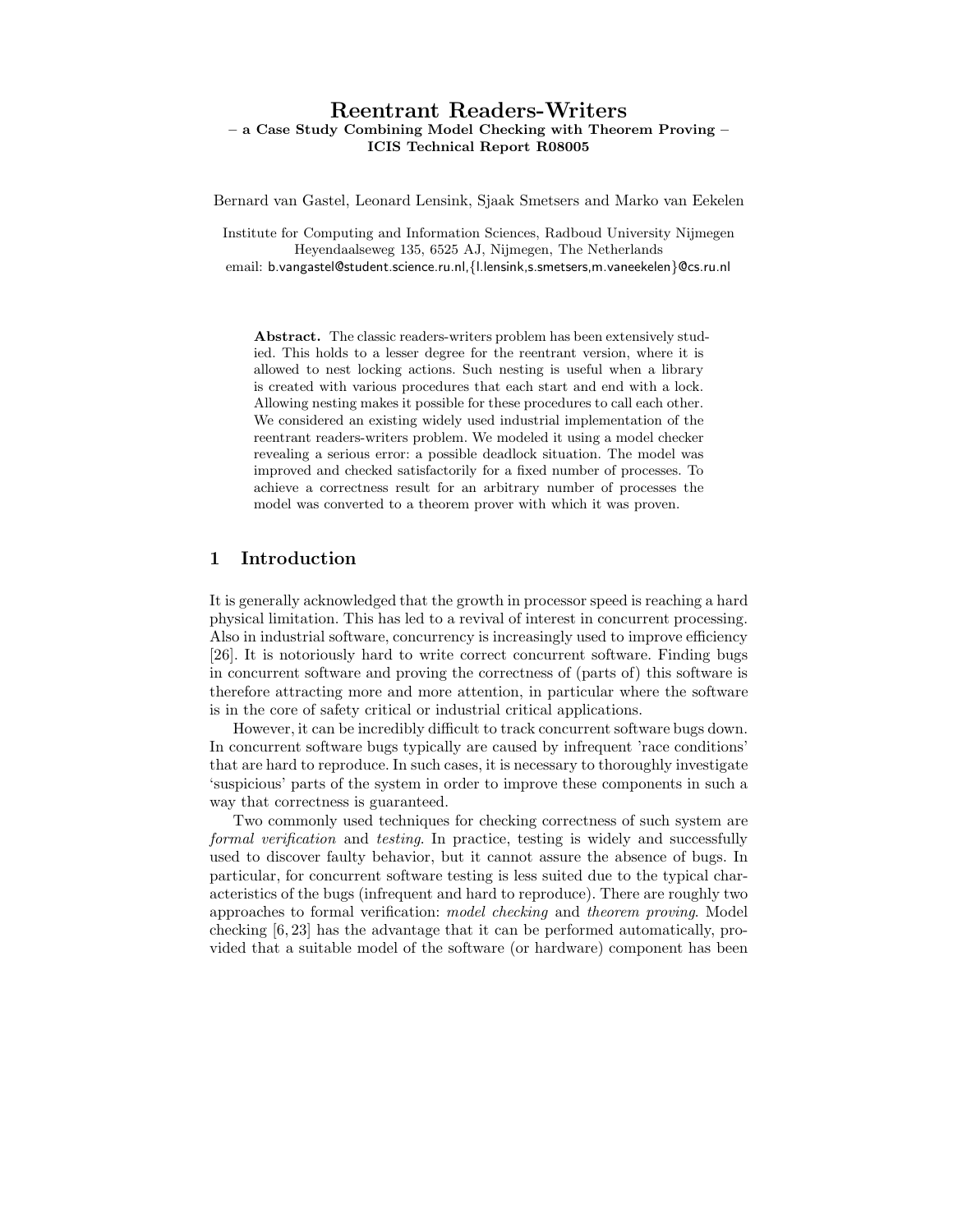created. Furthermore, in the case a bug is found model checking yields a counterexample scenario. A drawback of model checking is that it suffers from the state-space explosion and typically requires a closed system. In principle, theorem proving can handle any system. However, creating a proof may be hard and it generally requires a large investment of time. It is only partially automated and mainly driven by the user's understanding of the system. Besides, when theorem proving fails this does not necessarily imply that a bug is present. It may also be that the proof could not be found by the user.

In this paper we consider the reentrant readers-writers problem as a formal verification case study. The classic readers-writers problem [8] considers multiple processes that want to have read and/or write access to a common resource (a global variable or a shared object). The problem is to set up an access protocol such that no two writers are writing at the same time and no reader is accessing the common resource while a writer is accessing it. The classic problem is studied extensively[22]; the reentrant variant (in which locking can be nested) has received less attention so far although it is used in Java,  $C#$  and  $C++$  libraries.

We have chosen a widely used industrial library (Trolltech's Qt) that provides methods for reentrant readers-writers. For this library a serious bug is revealed and removed. This case study is performed in a structured manner combining the use of a model checker with the use of a theorem prover exploiting the advantages of these methods and avoiding their weaknesses.

In Section 2 we will introduce the case study. Its model will be defined, improved and checked for a fixed number of processes in Section 3. Using a theorem prover the model will be fully verified in Section 4. Finally, related work, future work and concluding remarks are found in Sections 5 and 6.

# 2 The readers-writers problem

If in a concurrent setting two threads are working on the same resource, synchronization of operations is often necessary to avoid errors. A test-and-set operation is an important primitive for protecting common resources. This atomic (i.e. non-interruptible) instruction is used to both test and (conditionally) write to a memory location. To ensure that only one thread is able to access a resource at a given time, these processes usually share a global boolean variable that is controlled via test-and-set operations, and if a process is currently performing a test-and-set, it is guaranteed that no other process may begin another testand-set until the first process is done. This primitive operation can be used to implement locks. A lock has two operations: lock and unlock. The lock operation is done before the critical section is entered, and the unlock operation is performed after the critical section is left. The most basic lock can only be locked one time by a given thread. However, for more sophisticated solutions, just an atomic test-and-set operation is insufficient. This will require support of the underlying OS: threads acquiring a lock already occupied by some thread should be de-scheduled until the lock is released. A variant of this way of locking is called condition locking: a thread can wait until a certain condition is satisfied, and will automatically continue when notified *(signalled)* that the condition has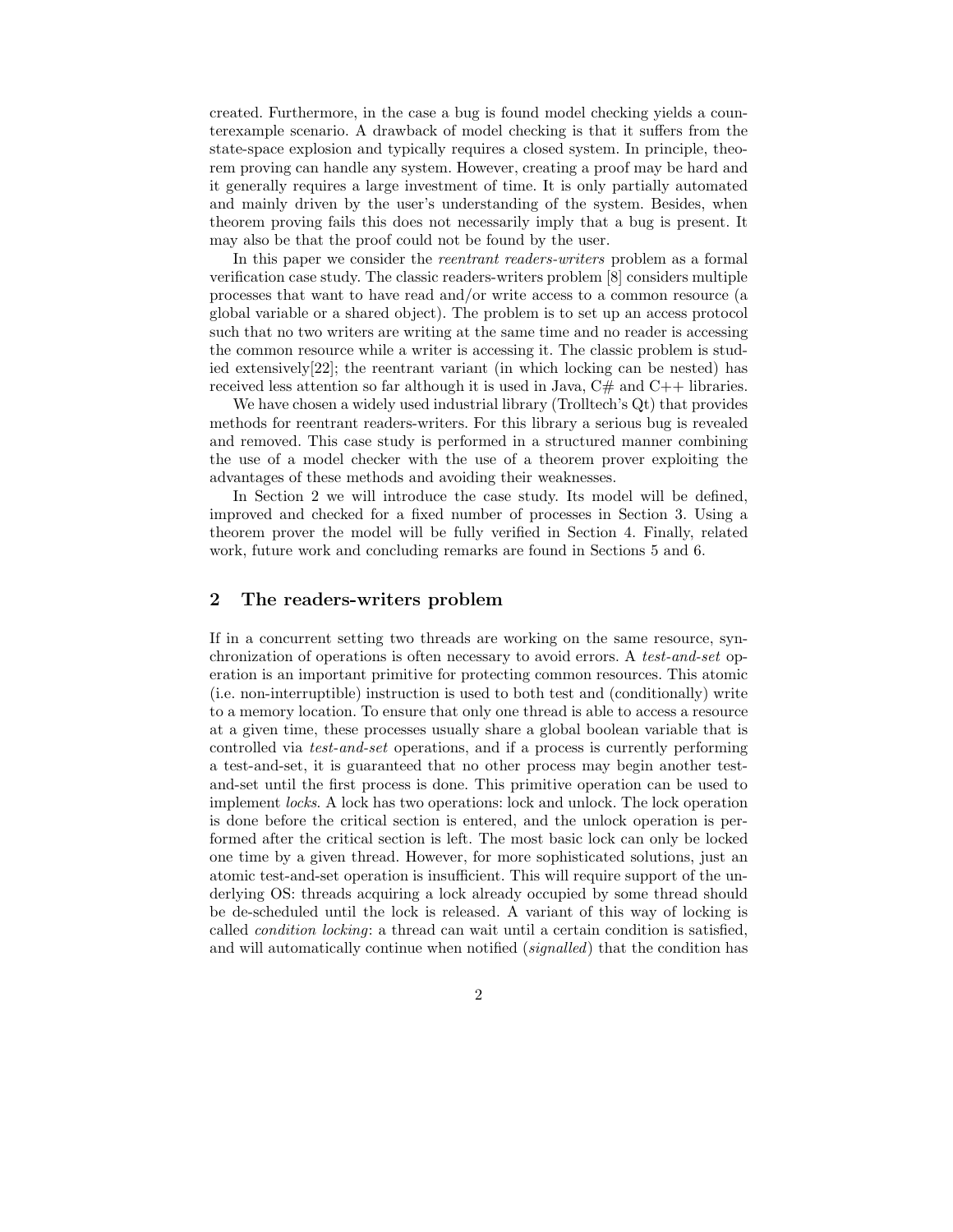been changed. An extension for both basic and condition locking is reentrancy, i.e. allowing nested lock operations by the same thread.

A so-called read-write lock functions differently from a normal lock: it either allows multiple threads to access the resource in a read-only way, or it allows one, and only one, thread at any given time to have full access (both read and write) to the resource ([10]). These locks are the standard solution to the producer/consumer problem in which a buffer has to be shared.

Several kinds of solutions to the classical readers-writers problem exist. Here, we will consider a *read-write* locking mechanism with the following properties.

- writers preference Read-write locks suffer from two kinds of starvation, one with each kind of lock operation. Write lock priority results in the possibility of reader starvation: when constantly there is a thread waiting to acquire a write lock, threads waiting for a read lock will never be able to proceed. Most solutions give priority to write locks over read locks because write locks are assumed to be more important, smaller, exclusive, and to occur less.
- reentrant A thread can acquire the lock multiple times, even when the thread has not fully released the lock. Note that this property is important for modular programming: a function holding a lock can use other functions which possibly acquire the same lock. We distinguish two variants of reentrancy:
	- 1. Weakly reentrant: only permit sequences of either read or write locks;
	- 2. Strongly reentrant: permit a thread holding a write lock to acquire a read lock. This will allow the following sequence of lock operations: write lock, read lock, unlock, unlock. Note that the same function is called to unlock both a write lock and a read lock. The sequence of a read lock followed by a write lock is not admitted because of the evident risk of a deadlock (e.g. when two threads both want to perform the locking sequence read lock, write lock they can both read but none of them can write).

## 2.1 Implementation of Read-Write locks

In this section we show the  $C++$  implementation of weakly reentrant read/write locks being part of the multi-threading library of the Qt development framework, version 4.3. The code is not complete; parts that are not relevant to this presentation are omitted. This implementation uses other parts of the library: threads, mutexes and conditions. Like e.g. in Java, a condition object allows a thread that owns the lock but that cannot proceed, to wait until some condition is satisfied. When a running thread completes a task and determines that a waiting thread can now continue, it can call a signal on the corresponding condition. This mechanism is used in the C++ code listed in Figure 1.

The structure QReadWriteLockPrivate contains the attributes of the class. These attributes are accessible via an indirection named d. The attributes mutex, readerWait and writerWait are used to synchronize access to the other administrative attributes, of which accessCount keeps track of the number of locks (including reentrant locks) acquired for this lock. A negative value is used for write access and a positive value for read access. The attributes waitingReaders and waitingWriters indicate the number of threads requesting a read respectively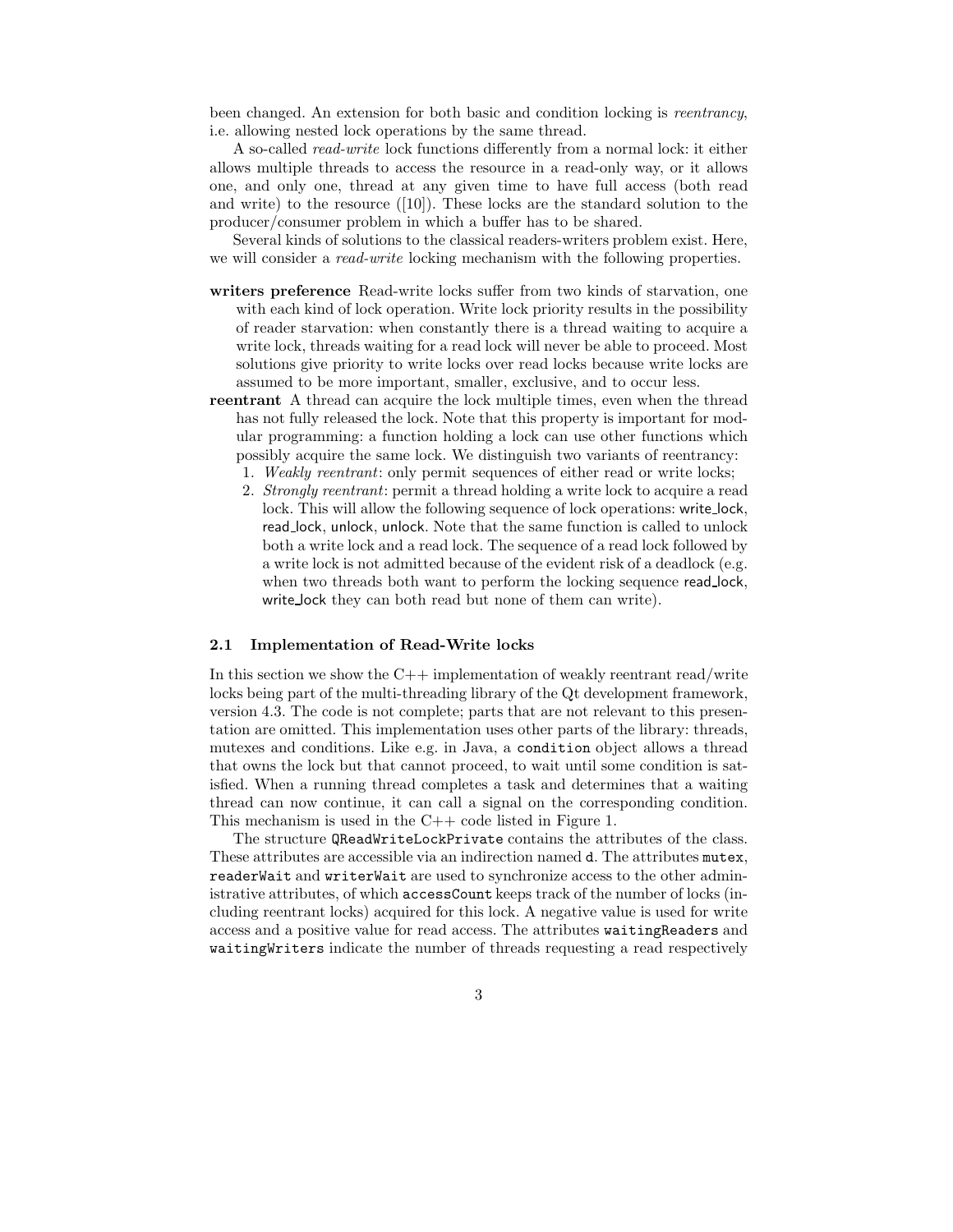```
struct QReadWriteLockPrivate
{
  QReadWriteLockPrivate()
  : accessCount(0),
    currentWriter(0),
    waitingReaders(0),
    waitingWriters(0)
  { }
  QMutex mutex;
  QWaitCondition readerWait,
                 writerWait;
  Qt::HANDLE currentWriter;
  int accessCount,waitingReaders,
      waitingWriters;
};
void QReadWriteLock::lockForRead()
{
  QMutexLocker lock(&d->mutex);
 while (d-\lambda)accessCount < 0 ||
         d->waitingWriters) {
    ++d->waitingReaders;
    d->readerWait.wait(&d->mutex);
    --d->waitingReaders;
   }
  ++d->accessCount;
  Q_ASSERT_X(d->accessCount>0,
        "...","...");
}
void QReadWriteLock::lockForWrite()
{
  QMutexLocker lock(&d->mutex);
                                         Qt::HANDLE self =
                                            QThread::currentThreadId();
                                         while (d->accessCount != 0) {
                                           if (d->accessCount < 0 &&
                                               self == d->currentWriter) {
                                             break; // recursive write lock
                                           }
                                           ++d->waitingWriters;
                                           d->writerWait.wait(&d->mutex);
                                           --d->waitingWriters;
                                         }
                                         d->currentWriter = self;
                                         --d->accessCount;
                                         Q_ASSERT_X(d->accessCount<0,
                                               "...","...");
                                       }
                                       void QReadWriteLock::unlock()
                                       {
                                         QMutexLocker lock(&d->mutex);
                                         Q_ASSERT_X(d->accessCount!=0,
                                               "...","...");
                                         if ((d->accessCount > 0 &&
                                                 - -d ->\text{accessCount} == 0) ||
                                             (d->accessCount < 0 &&
                                                ++d->accessCount == 0)) {
                                           d->currentWriter = 0;
                                           if (d->waitingWriters) {
                                             d->writerWait.wakeOne();
                                           } else if (d->waitingReaders) {
                                             d->readerWait.wakeAll();
                                           }
                                          }
                                       }
```
Fig. 1. QReadWriteLock class of Qt

write permission, that are currently pending. If some thread owns the write lock, currentWriter contains a HANDLE to this thread; otherwise currentWriter is a null pointer.

The code itself is fairly straightforward. The locking of the mutex is done via the constructor of the wrapper class QMutexLocker. Unlocking this mutex happens implicitly in the destructor of this wrapper. Observe that a write lock can only be obtained when the lock is completely released (d->accessCount == 0), or the thread already has obtained a write lock (a reentrant write lock request, d->currentWriter == self).

The code could be polished a bit. E.g. one of the administrative attributes can be expressed in terms of the others. However, we have chosen not to deviate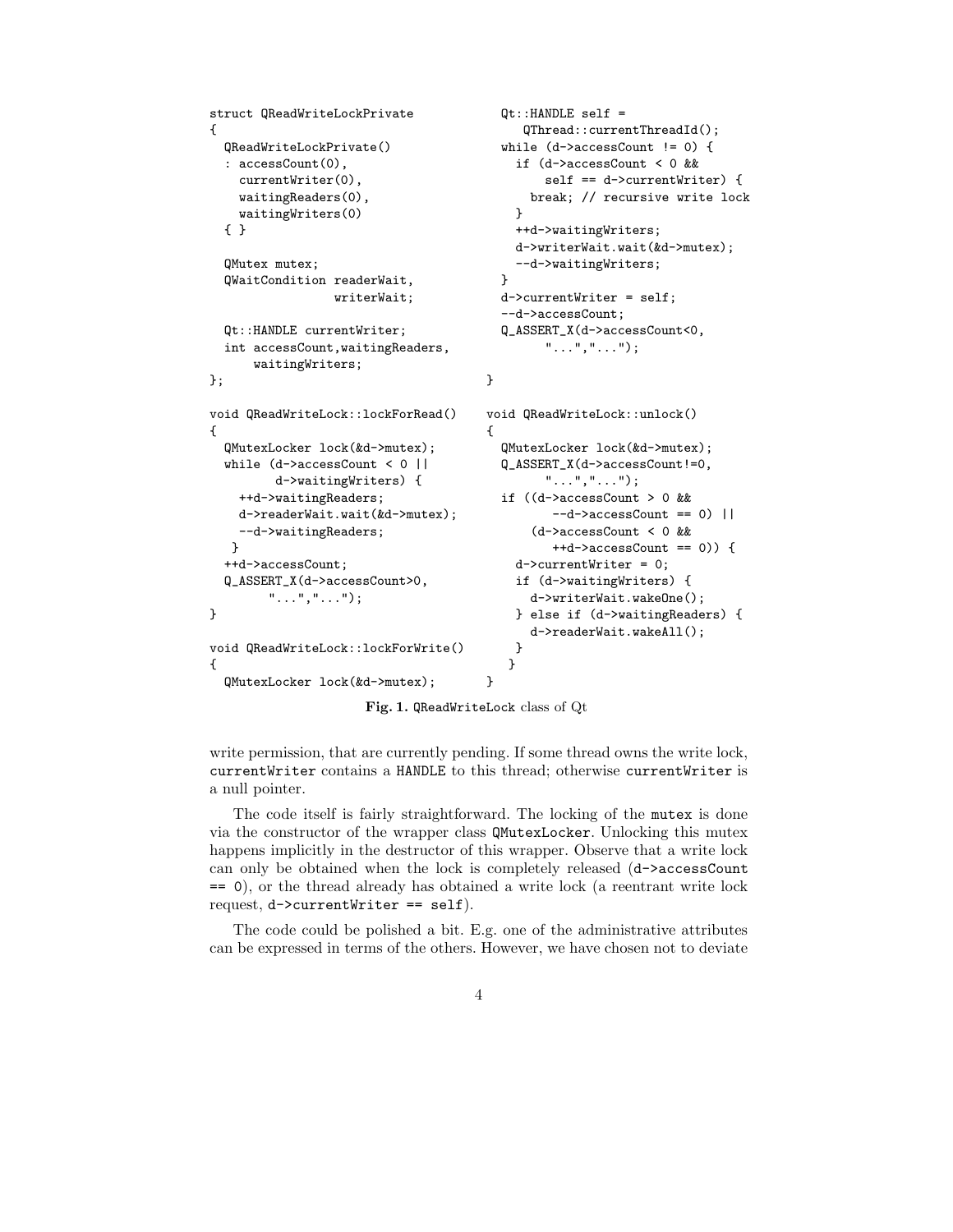from the original code, except for the messages in the assertions which were, of course, more informative.

# 3 Model checking readers/writers with Uppaal

Uppaal [17] is a tool for modeling and verification of real-time systems. The idea is to model a system using timed automata. Timed automata are finite state machines with time. A system consists of a collection of such automata. An automaton is composed of locations and transitions between these locations defining how the system behaves. To control when to fire a transition one can use guarded transitions and synchronized transitions. Guards are just boolean expressions whereas the synchronization mechanism is based on hand-shakes: two processes (automata) can take a simultaneous transition, if one does a send, ch!, and the other a receive, ch?, on the same channel ch. For administration purposes, but also for communication between processes, one can use global variables. Moreover, each process can have its own local variables. Assignments to local or global variables can be attached to transitions as so-called updates.

In this paper we will not make use of time. In Uppaal terminology: we don't have clock variables. Despite the absence of this most distinctive feature of Uppaal, we have still chosen to use Uppaal here because of our local expertise and the intuitive and easy to use graphical interface which supports understanding and improving the model in a elegant way. The choice of model checker is however not essential for the case study. It could also have been performed with any other model checker such as e.g. SMV [19], mCRL2 [11] or SPIN [14].

## Constructing the Uppaal model

Our intention is to model the code from Figure 1 as an abstract Uppaal model, preferably in a way that the distance between code and model is kept as small as possible. However, instead of trying to model Qt-threads in Uppaal we will directly use the built-in Uppaal processes to represent these threads. Thread handles are made explicit by numbering the processes, and using these numbers as identifications. NT is the total number of processes. The identification numbers are denoted by tid in the model, ranging 0 to NT - 1. The NT value is also used to represent the null pointer for the variable current Writer in the  $C++$  code. Mutexes and conditions directly depend on the thread implementation, so we cannot model these objects by means of code abstraction. Instead we created an abstract model in Uppaal that essentially simulates the behavior of these objects. The result is shown in Figure 2. In this basic locking model, method calls are simulated via synchronization messages. The conditions are represented by two integer variables, sleepingReaders and sleepingWriters, that maintain the number of waiting readers and waiting writers, respectively. A running process can signal such a process which will result in a wake up message. A process receiving such a message should always immediately try to acquire the lock, otherwise mutual exclusion is not guaranteed anymore.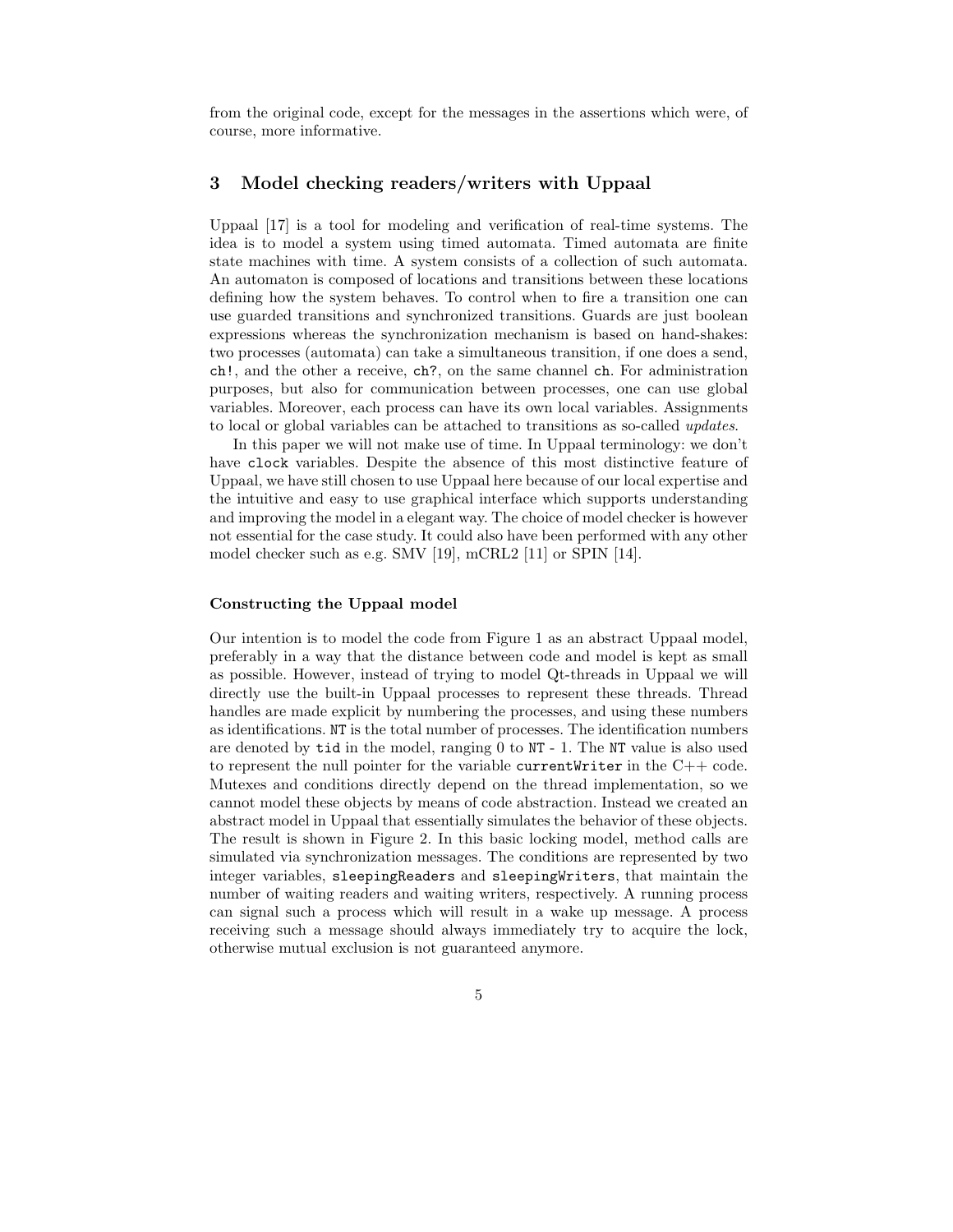

Fig. 2. Mutex and condition model

The RWLock implementation is model checked using the combination of this basic locking process with a collection of concurrent processes, each continuously performing either a lockForRead, lockForWrite, or unlock step. The abstract model (see Figure 3) is obtained basically by translating  $C++$  statements into transitions.

For convenience of comparison, we have split the model into three parts, corresponding to lockForRead, writeLock and unlock respectively. These parts can be easily combined into a single model by collapsing the Start states, and, but not necessarily, the Abort states. The auxiliary functions testRLock, testWLock, and testReentrantWLock are defined as:

```
bool testRLock(ThreadId tid)
{ return waitingWriters>0 ||(currentWriter!=NT && currentWriter!=tid);}
bool testWLock (ThreadId tid)
{ return accessCount != 0 &&
          currentWriter != tid;
                                      bool testReentrantWLock (ThreadId tid)
                                      { return accessCount != 0 &&
                                                tid == currentWriter;
```
}

If a process performs a lock operation it will enter a location that is labeled with EnterXX. Here, XX corresponds to the called operation. The call is left via a LeaveXX location. For example, if a thread invokes lockForRead it will enter the location EnterRL. Hereafter, the possible state transitions directly reflect the corresponding flow of control in the original code for this method. The call ends at LeaveRL. These special locations are introduced to have a kind of separation between definition and usage of methods. If the thread was suspended (due to a call to the wait method on the readerWait condition) the process in the abstract model will be waiting in the location RWait. The wrapper QMutexLocker has been replaced by a call to lock. To take the effect of the destructor into account, we added a call to unlock at the end of the scope of the wrapper object. Furthermore, observe that assertions are modeled as a 'black hole': a state, labeled Abort, from which there is no escape possible.

### Checking the model

}

The main purpose of a model checker is to verify the model w.r.t. a requirement specification. In Uppaal, requirements are specified as *queries* consisting of path and state formulae. The latter describe individual states whereas the former range over execution paths or traces of the model. In Uppaal, the (state) formula  $\Lambda$ []  $\varphi$  expresses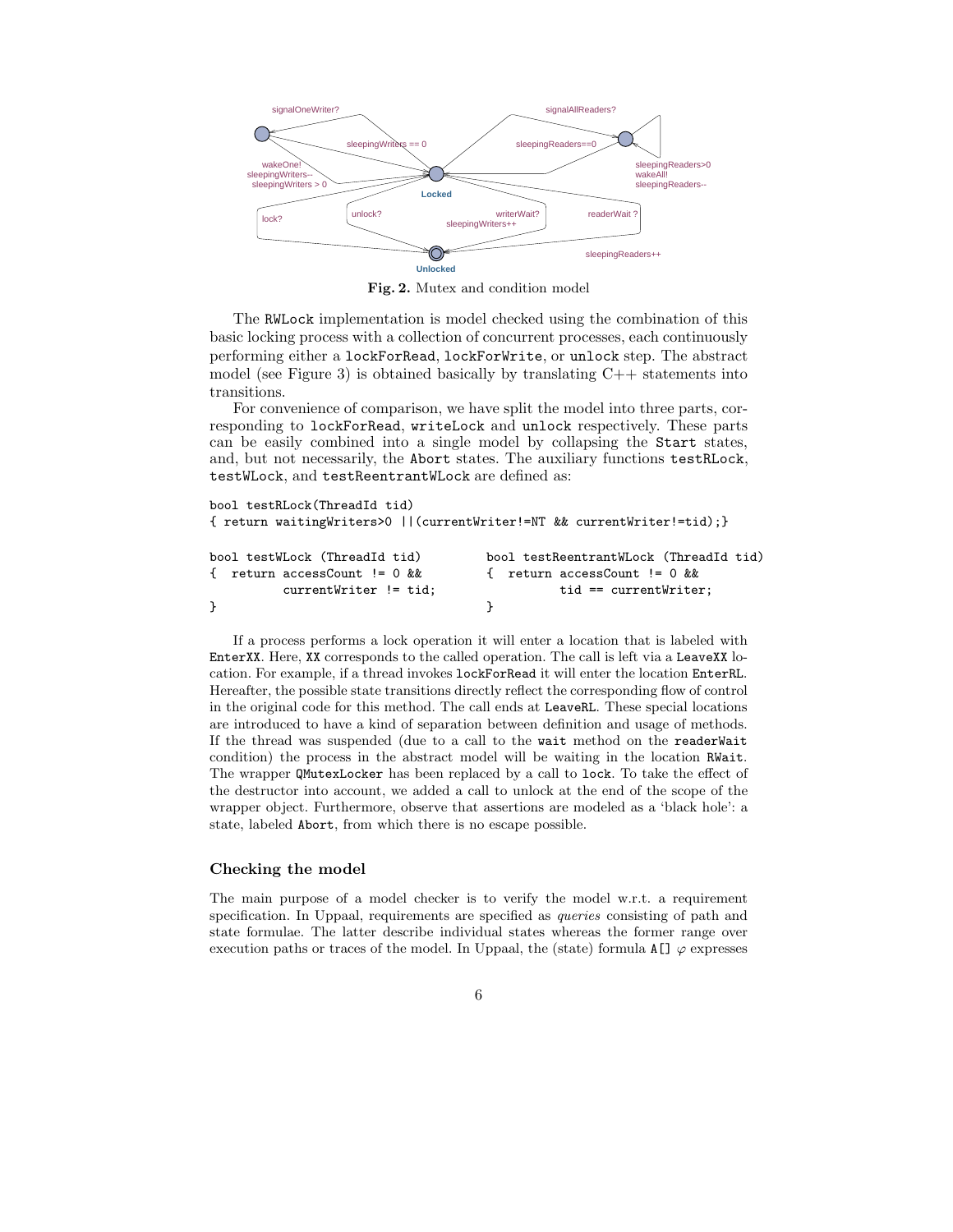

Fig. 3. Uppaal models of the locking primitives

that  $\varphi$  should be true in all reachable states. deadlock is a built-in formula which is true if the state has no outgoing edges.

In our example we want to verify that the model is deadlock-free, which is a state property. This can easily be expressed by means of the following query:

## $A[$  not deadlock

When running Uppaal on this model consisting of 2 threads, the verifier will almost instantly respond with: Property is not satisfied. The trace generated by Uppaal shows a counter example of the property, in this case a scenario leading to a deadlock. The problem is that if a thread, which is already holding a read lock, does a (reentrant) request for another read lock, it will be suspended if another thread is pending for a write lock (which is the case if the write lock was requested after the first thread obtained the lock for the first time). Now both threads are waiting for each other.

## 3.1 Correcting the implementation/model

The solution is to let a reentrant lock attempt always succeed. To avoid writers starvation, new read lock requests should be accepted only if there are no writers waiting for the lock. To distinguish non-reentrant and reentrant uses, we maintain, per thread, the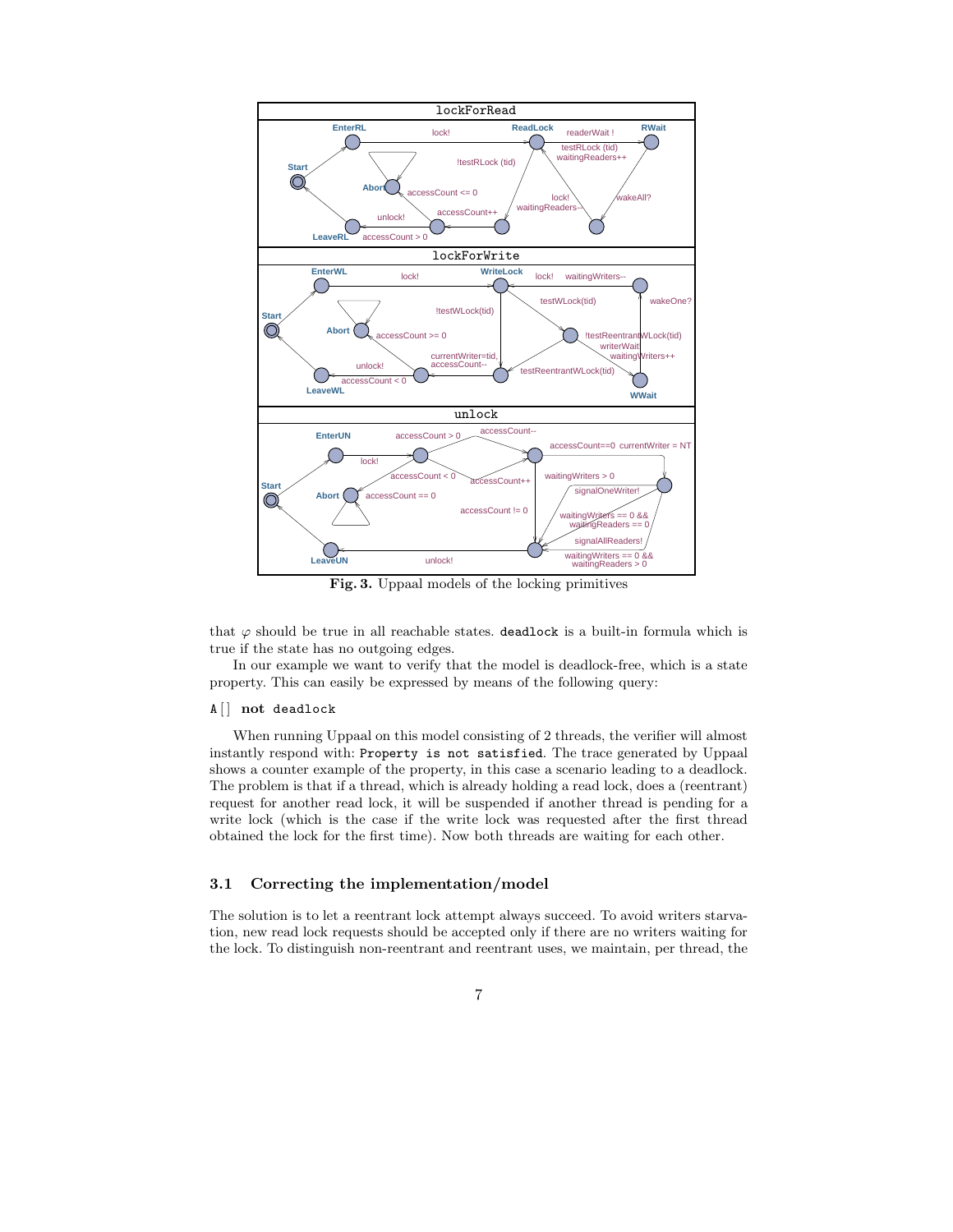current number of nested locks making no distinction between read and write locks. Additionally, this solution allows strongly reentrant use. In the implementation this is achieved by adding a *hash map* (named current of type QHash) to the attributes of the class that maps each thread handle to a counter. To illustrate our adjustments, we show the implementation of  $\texttt{lockForRead}$ <sup>1</sup>.

```
void QReadWriteLock::lockForRead() {
    QMutexLocker lock(&d->mutex);
    Qt::HANDLE self = QThread::currentThreadId();
    QHash<Qt::HANDLE, int>::iterator it = d->current.find(self);
    if (it != d->current.end()) {
         ++it.value();
         Q_ASKT_X(d->numberOfThreads > 0, "...", "...");
       return;
    }
    while (d->currentWriter != 0 || d->waitingWriters > 0) {
       ++d->waitingReaders;
       d->readerWait.wait(&d->mutex);
        --d->waitingReaders;
    }
    d->current.insert(self, 1);
    ++d->numberOfThreads;
    Q_ASSERT_X(d->numberOfThreads> 0, "...", "...");
}
```
To verify this implementation we again converted the code to Uppaal. Since handles where represented by integers ranging from 0 to  $NT - 1$  (where NT denotes the number of threads), we can use a simple integer array to maintain the number of nested locks per thread, instead of a hash map. In this array, the process id is used as an index. Figure 4 shows the part of the Uppaal model that corresponds to the improved lockForRead. For the full Uppaal model, see www.cs.ru.nl/∼sjakie/papers/readerswriters/.



Fig. 4. Uppaal model of the correct version of lockForRead

To limit the state space we have added an upper bound maxNest to the nesting level and a counter readNest indicating the current nesting level. This variable is decremented in the unlock part of the full model. Running Uppaal on the improved model will, not surprisingly, result in the message: Property is satisfied. In this

<sup>1</sup> For the complete code, see www.cs.ru.nl/∼sjakie/papers/readerswriters/.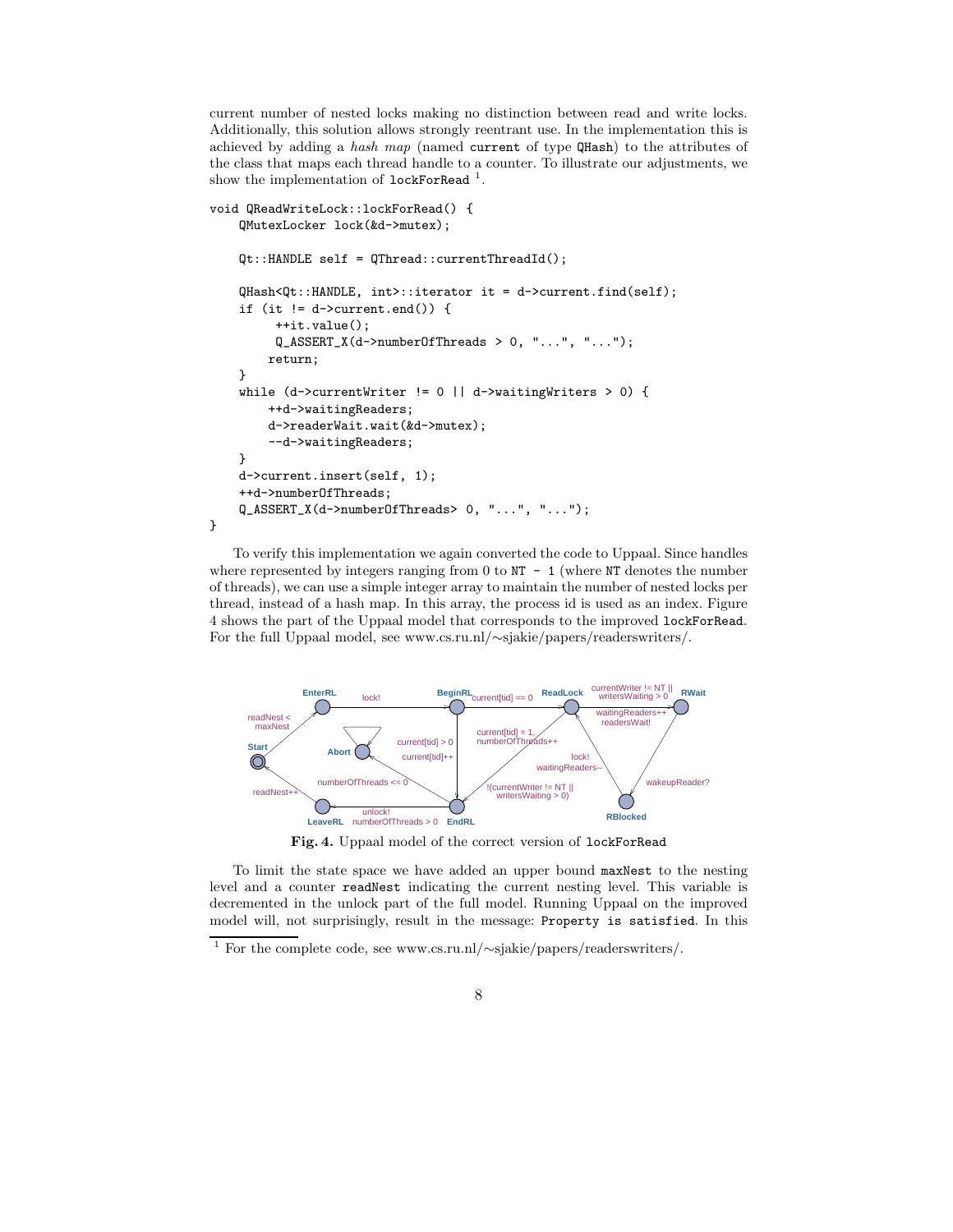experiment we have limited the number of processes to 4, and the maximum number of reentrant calls to 5. If we increase these values slightly, the execution time worsens drastically. So, for a complete correctness result, we have to proceed differently.

## 4 General reentrant readers-writers model

In this section we will formalize the Uppaal model in PVS [21]. We prove that the reentrant algorithm is free from deadlock when we generalize to *any* number of processes. While explaining the formalization we will briefly introduce PVS. For the complete PVS specification, see www.cs.ru.nl/∼sjakie/papers/readerswriters/.

### 4.1 Readers-Writers model in PVS

PVS offers an interactive environment for the development and analysis of formal specifications. The system consists of a specification language and a theorem prover. The specification language of PVS is based on classic, typed higher-order logic. It resembles common functional programming languages, such as Haskell, LISP or ML. The choice of PVS as the theorem prover to model the readers writers locking algorithm is purely based upon the presence of local expertise. The proof can be reconstructed in any reasonably modern theorem prover, for instance Isabelle [20] or Coq[5]. There is no implicit notion of state in PVS specifications. So, we explicitly keep track of a system state that basically consists of the system variables used in the Uppaal model.

In the Uppaal model a critical section starts with a lock! and ends with either a unlock!, readersWait! or writersWait! synchronization. Not all the state transitions are modelled individually in the PVS model. All actions occuring inside a critical section are modeled as a single transition. This makes the locking mechanism protecting the critical sections superfluous in the PVS model and enables us to reduce the number of different locations. Only these locations in the Uppaal model that are outside a critical section are needed and are tracked by the ThreadLocation variable. Furthermore, the EnterXX and LeaveXX locations are ignored, because they are only used as a label for a function call and have no influence on the behavior of the modeled processes.

With NT denoting the total number of processes, we get the following representation:

```
\mathtt{ThreadID} \qquad \quad \colon \mathbf{TYPE} = \mathtt{below}(\mathtt{NT})^2ThreadLocation : \text{TYPE} = \{ \text{ START}, \text{RWAIT}, \text{RELOCKED}, \text{WMAIT}, \text{WBLOCKED} \}ThreadInfo \quad \quad : \text{ Type} = \left[ \text{\# status} \, : \, \text{ThreadLocation}, \, \, \text{current} \, : \, \text{nat} \, \, \text{\#} \right]^{3}System : TYPE = # waitingWriters, waitingReaders,
                                           numberOfThreads : nat,
                                           currentWriter : below(NT+1),
                                            threads : ARRAY [ThreadID \rightarrow ThreadInfo] #]<sup>4</sup>
```
The auxiliary variables readNest, writeNest and maxNest restrict the Uppaal model to a maximum number of nested reads and writes. They also prevent unwanted sequences of lock/unlock operations, e.g. when a write lock request occurs after a read lock has already been obtained. In the PVS model we allow for any amount of nesting,

 $^2$  Denotes the set of natural numbers between 0 and  $\texttt{NT},$  exclusive of  $\texttt{NT}.$ 

 $^3$  Record<br>types in PVS are surrounded by  $[\![\# \text{ and } \#]\!]$  .

 $^4$  Arrays in PVS are denoted as functions.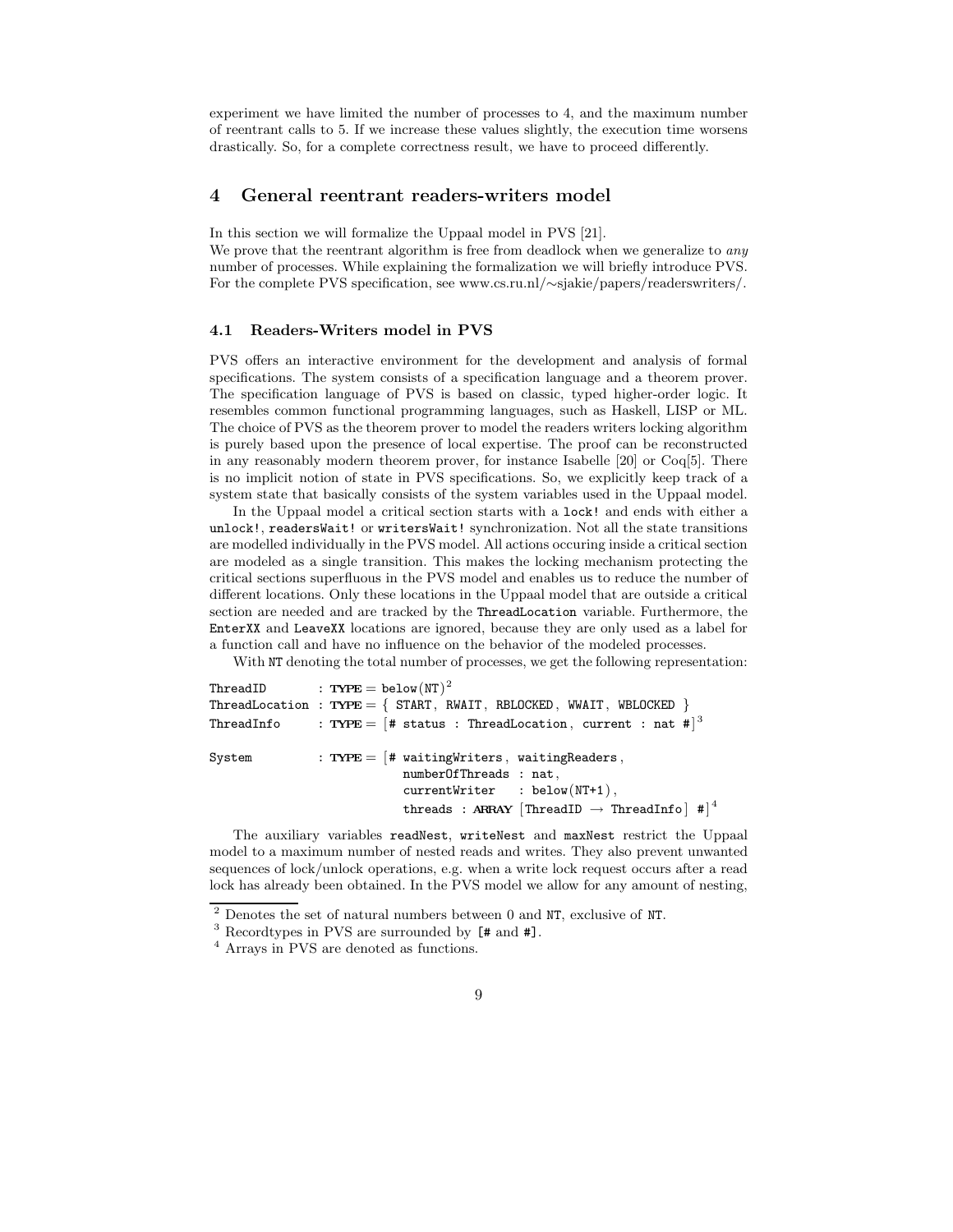so the variables writeNest and maxNest introduced to limit nesting can be discarded. The readNest variable is used to check whether there already is a read lock present when a write lock is requested. In the PVS model we have implemented this check by testing whether the lock counter for this particular thread is 0 before it starts waiting for a (non-reentrant) write lock. The logic behind it is that if, previously, a read lock had been obtained by this thread, the counter would have been unequal to 0.

Because none of the variable updates in the Uppaal model occur outside of a critical section, we can model the concurrent execution of the different processes obtaining writelocks, readlocks and releasing them by treating them as interleaved functions.

We first define a step function that executes one of the possible actions for a single process. The step function is restricted to operate on a subset of the System data type, signified by the validState? predicate, further explained in Section 4.3. The actions themselves do not deliver just a new state but a *lifted* state. In PVS, the predefined lift datatype, consisting of two constructors up and bottom, adds a bottom element to a given base type, in our case validState? incorporating the state of the model. This is useful for defining partial functions, particularly to indicate the cases that certain actions are not permitted.

In essence the step function corresponds to the center of the Uppaal model consisting of the Start and the EnterXX/LeaveXX states.

 $step(tid:ThreadID, s1, s2: (validState?)): bool =$ writelock(s1,tid) = up(s2)  $\lor$  readlock(s1,tid) = up(s2)  $\lor$  $\text{unlock}(s1,\text{tid}) = \text{up}(s2)$ 

The predicate interleave simulates parallel execution of threads.

```
interleave (s1,s2:System): bool =∃ (tid:ThreadID): step(tid,s1,s2) ∧
         \forall (other_tid: ThreadID): other_tid \neq tid \Rightarrow{\tt s1'threads(other\_tid)}={\tt s2'threads(other\_tid)}^{-5}
```
## 4.2 Translation from Uppaal to PVS

The functions that perform the readlock, writelock and unlock respectively are essentially the same as in the original code. It is very well possible to derive the code automatically from the Uppaal model by identifying all paths that start with a lock! action on its edge and lead to the first edge with an unlock!, readersWait! or writersWait! action. The readlock function is provided as an example of this translation. For instance, the round trip in Figure 4 from the Start location, through BeginRL directly going to EndRL, has guard current  $[tid] > 0$ , and action current  $[tid]$ ++; associated with it. It starts and ends in the START location of the PVS model. This can be recognized as a part of the code of the readlock function below.

```
readlock(s1:(validState?), tid:ThreadID) : lift[(validState?)] =LET thread = s1' threads (tid) IN
    CASES thread 'status OF
    START:
         IF thread 'current > 0THEN up(s1 WITH [threads := s1'threads WITH
                   [\text{tid} := \text{thread WIIIH} [\text{current} := \text{thread}' \text{current+1}]]
```
 $^5$  The  $^{\prime}$  operator denotes record selection.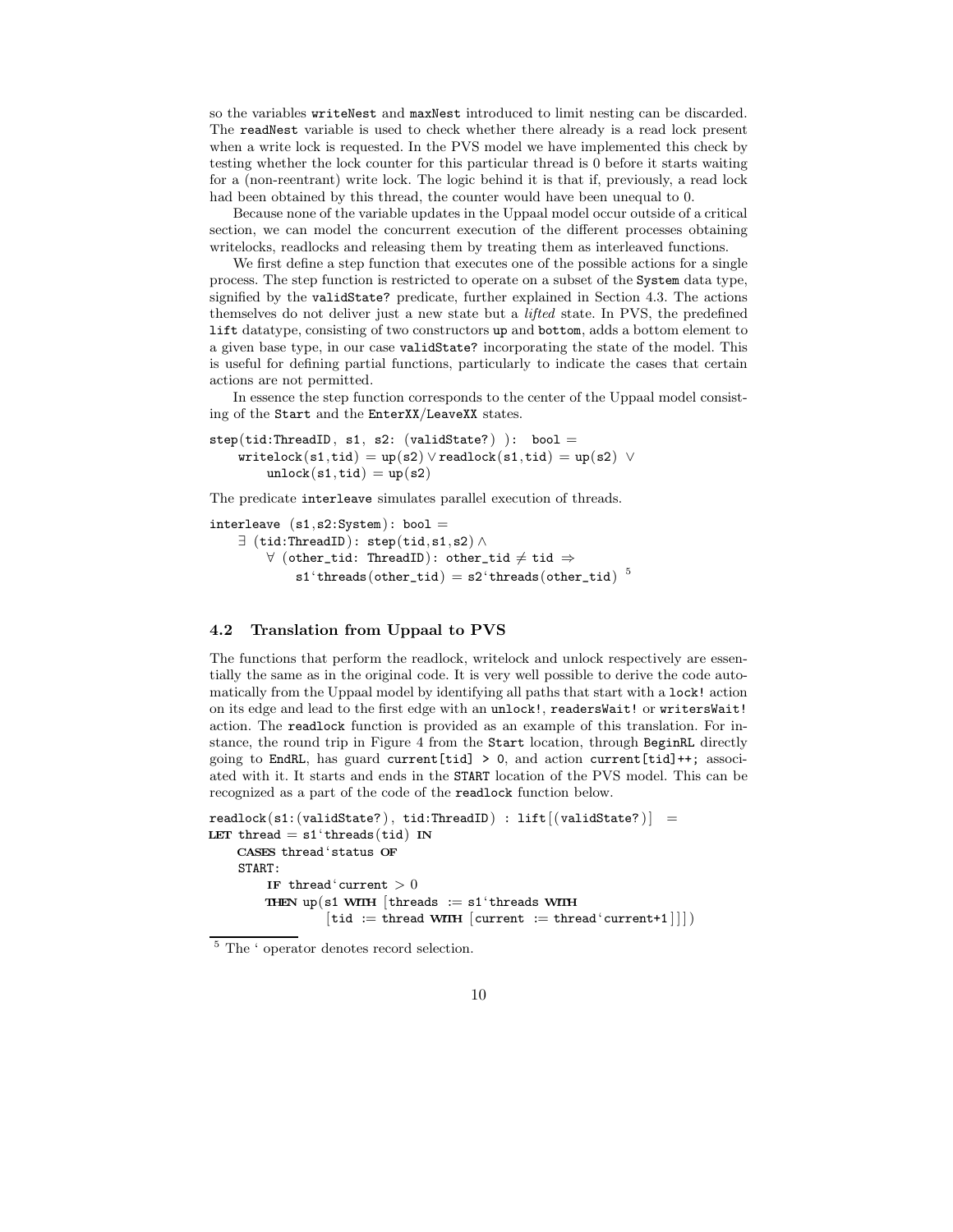```
ELSIF s1'currentWriter \neq NT∨s1'waitingWriters > 0THEN up(s1 WITH [waitingReaders := s1' waitingReaders + 1,
             threads := s1'threads WITH
             [\text{tid} := \text{thread WITH} [\text{status} := \text{RWAIT}]]ELSE up(s1 WITH \lceil numberOfThreads := s1'numberOfThreads + 1,
             threads := s1'threads WITH
             [tid := thread WITH |current := 1||]
    ENDIF,
RBLOCKED:
    IF s1'currentWriter \neq NT \vee s1'waitingWriters > 0THEN up(s1)ELSE up(s1 WITH \lceil numberOfThreads := s1'numberOfThreads + 1,
             waitingReaders := s1'waitingReaders - 1,
             threads := s1'threads WITH
             [tid := thread WITH [current := 1, status := START]]])
             ENDIF
ELSF:
    up(s1)ENDCASES
```
#### 4.3 System invariants

Not every combination of variables will be reached during normal execution of the program. Auxiliary variables are maintained that keep track of the total amount of processes that are in their critical section and of the number of processes that are waiting for a lock. We express the consistency of the values of those variables by using a validState? predicate. This is an invariant on the global state of all the processes and essential in proving that the algorithm is deadlock free. We want to express in this invariant that the global state is sane and safe. Sanity is defined as:

- The value of the waitingReaders should be equal to the total number of processes with a status of RWAIT or RBLOCKED.
- The value of the waitingWriters should be equal to the total number of processes with a status of WWAIT or WBLOCKED.
- The value of the numberOfThreads variable should be equal to the number of processes with a lock count of 1 or higher.

Besides the redundant variables having sane values, we also prove that the invariant satisfies that any waiting process has a count of zero current readlocks, stored in the current field of ThreadInfo. Furthermore, if a process has obtained a write lock, then only that process can be in its critical section:

```
s: VAR System
countInv(s): bool = s'numberOfThreads = count(s'threads)waitingWritersInv(s): bool = s'waitingWriters = waitingWriters(s)
waitingReadersInv(s): bool = s'waitingReaders = waitingReaders(s)
statusInv(s): bool = \forall (tid:ThreadID):LET thr = s'threads(tid) IN
     thr'status = WWAIT ∨thr'status = WBLOCKED ∨
```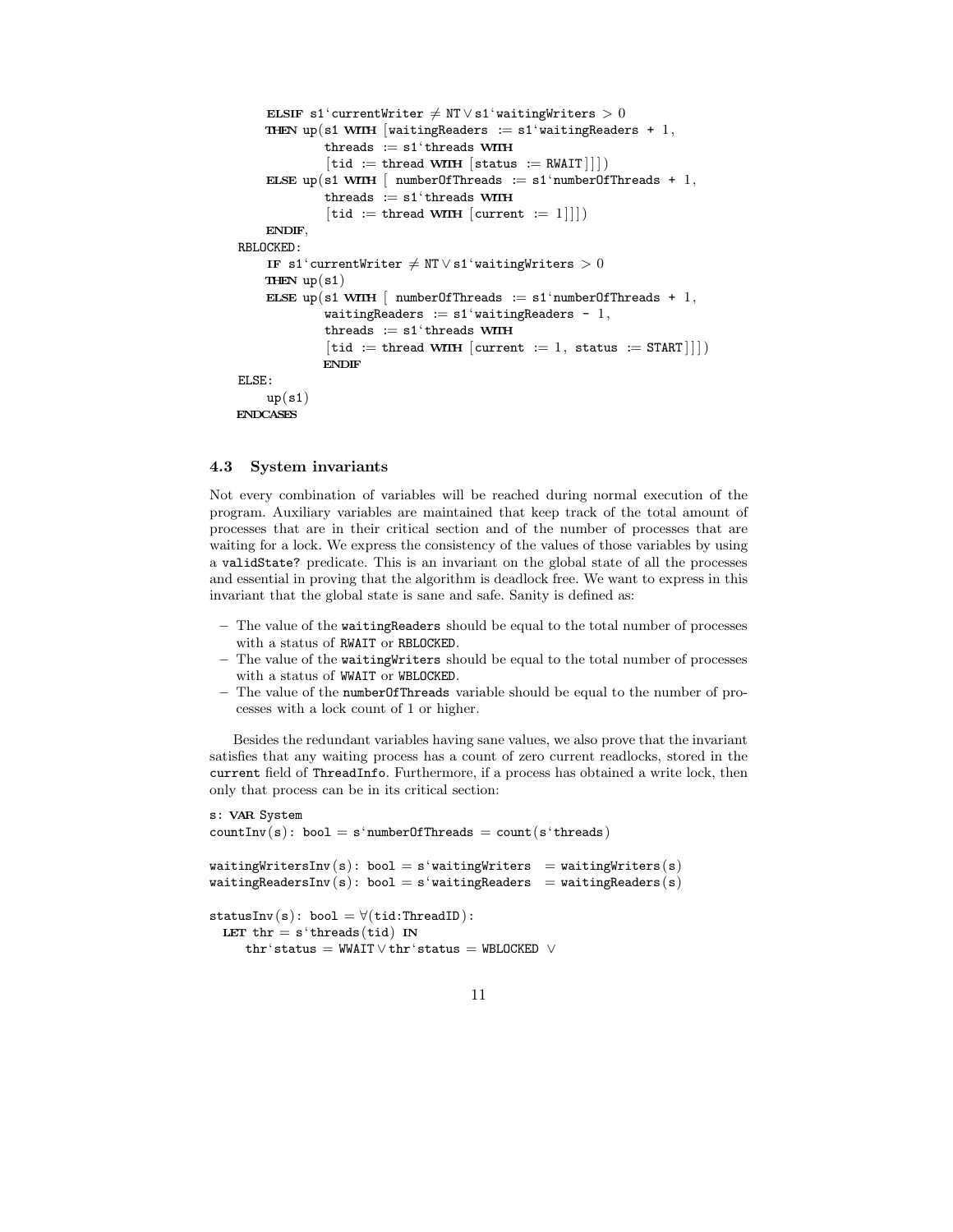```
\mathtt{thr}\texttt{'} \mathtt{status} = \mathtt{RWAIT} \lor \mathtt{thr}\texttt{'} \mathtt{status} = \mathtt{RBLOCKED} \ \Rightarrow \ \mathtt{thr}\texttt{'} \mathtt{current} = 0writeLockedByInv(s) : bool = LET twlb = s'currentWriter IN
   twlb \neq NT \Rightarrow s'numberOfThreads = 1∧
       s'threads(twlb) 'status = START \land s'threads(twlb) 'current > 0 \land\forall(tid:ThreadID): tid \neq twlb \Rightarrow s'threads(tid) 'current = 0))
validState?(s) : bool = countInv(s) \land waitingWritersInv(s) \land
```
 $statusInv(s) \wedge writeLockedByInv(s) \wedge waitingReadersInv(s)$ 

Before trying to prove the invariant with PVS, we have first tested the above properties (except for waitingWritersInv) and waitingReadersInv) in the Uppaal model to see if they hold in the fixed size model (see Figure 5). The properties waitingWritersInv and waitingReadersInv cannot be expressed in Uppaal because one cannot count the number of processes residing in a specific location. The inspection of the above properties in Uppaal enables us to detect any mistakes in the invariant before spending precious time on trying to prove them in PVS.

| $-$ A[]countCurrents() = numberOfThreads                                                       | (COUNT INV.) $^6$    |
|------------------------------------------------------------------------------------------------|----------------------|
| $-$ A[] $\forall t \in$ ThreadId : Thread(t). WWait $\vee$ Thread(t). RWait $\vee$             |                      |
| Thread(t).WBlocked $\vee$ Thread(t).RBlocked $\Rightarrow$ current [t] = 0 (STATUS INV.)       |                      |
| $-$ A[] currentWriter $\neq$ NT $\Rightarrow$                                                  | (WRITELOCKEDBY INV.) |
| numberOfThreads = $1 \wedge$                                                                   |                      |
| $\lnot$ Thread(currentWriter).writeLockEnd $\Rightarrow$ current[currentWriter] $>0$ $\land$   |                      |
| $\forall t \in \text{ThreadId}: t \neq \text{currentWriter} \Rightarrow \text{current}[t] = 0$ |                      |

Fig. 5. The invariants checked in Uppaal

The definition of the readlock function over the dependent type validState? implies that automatically type checking conditions are generated. They oblige us to prove that, if we are in a valid state, the transition to another state will yield a state for which the invariant still holds. The proof itself is a straightforward, albeit large (about 400 proof commands), case distinction with the help of some auxiliary lemmas.

### 4.4 No deadlock

The theorem-prover PVS does not have an innate notion of deadlock. If, however, we consider the state-transition model as a directed graph, in which the edges are determined by the interleave function, deadlock can be detected in this state transition graph by identifying a state for which there are no outgoing edges. This interpretation of deadlock can be too limited. If, for example, there is a situation where a process alters one of the state variables in a non terminating loop, the state-transition model will yield an infinite graph and a deadlock will not be detected, because each state has an outgoing edge. Still, all the other processes will not be able to make progress. To obtain a more refined notion of deadlock, we define a well founded ordering on the system state and show that for each state reachable from the starting state (except for the starting state itself), there exists a transition to a smaller state according to that ordering. The smallest element within the order is the starting state. This means that each reachable state has a path back to the starting state and consequently it is impossible for any process to remain in a such a loop indefinitely. Moreover, this also

 $6$  countCurrents determines the number of threads having a current greater than 0.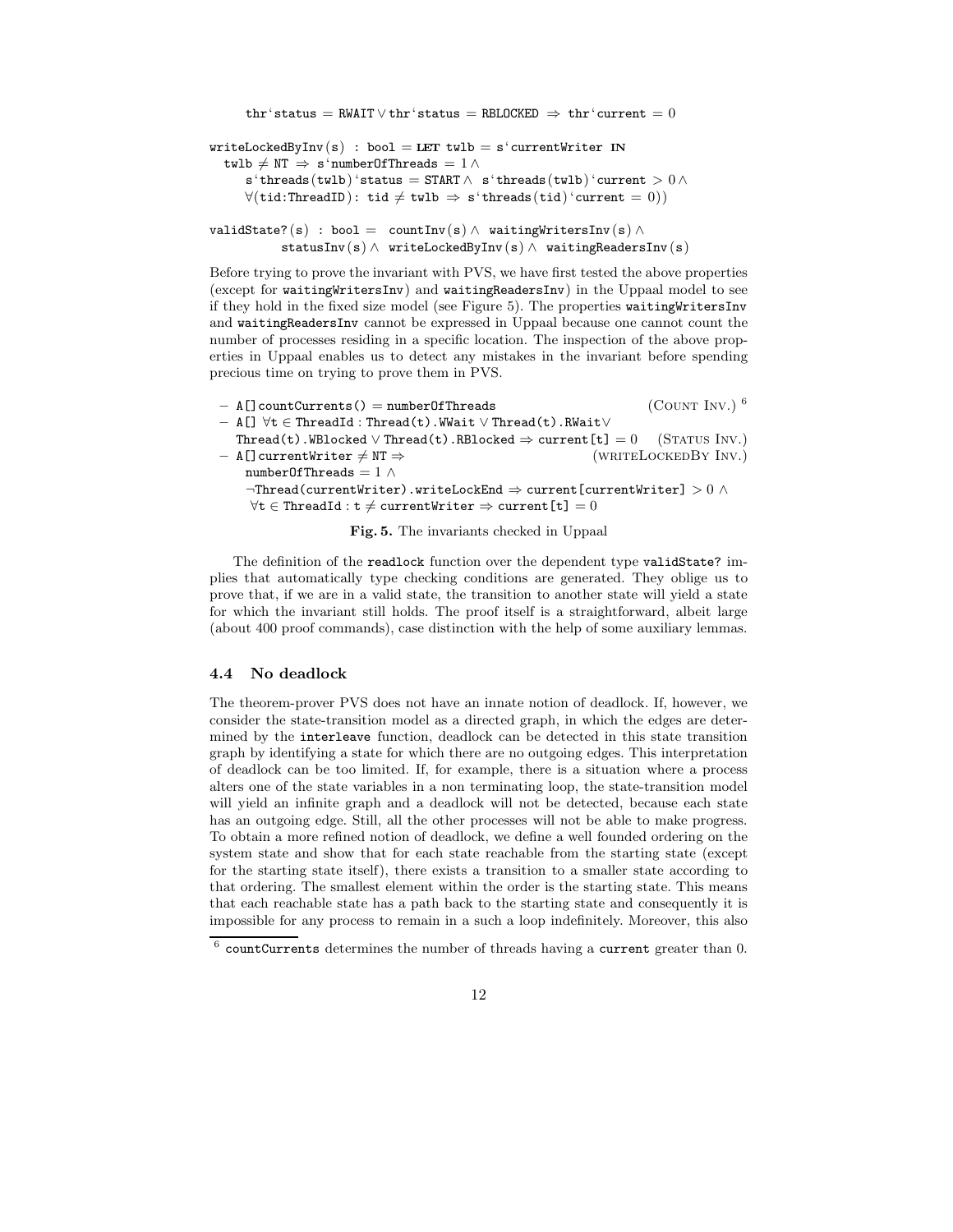covers the situation in which we would have a *local deadlock* (i.e. several but not all processes are waiting for each other).

```
t : VAR ThreadInfo
starting? : PRED[ThreadInfo] = { t | t'status = START \wedge t'current = 0}
startingState(s: (validState?)): bool =∀(tid:ThreadID): starting?(s'threads(tid))
```
In the starting state all processes are running and there are no locks.

We create a well founded ordering by defining a state to become smaller if the number of waiting processes decreases or alternatively, if the number of waiting processes remains the same and the total count of the number of processes that have obtained a lock is decreasing. Well foundedness follows directly from the well foundedness of the lexicographical ordering on pairs of natural numbers.

```
smallerState(s2, s1 : (validState?)): bool =numberWaiting(s2) < numberWaiting(s1) ∨
        numberWaiting(s2) = numberWaiting(s1) \wedgetotalCount(s2) < totalCount(s1)
```
The numberWaiting function as well as the totalCount function are recursive functions on the array with thread information yielding the number of processes that have either a RBLOCKED, RWAIT, WBLOCKED or WWAIT status, and sum of all current fields respectively.

Once we have established that each state transition maintains the invariant, all we have to prove is that each transition, except for the starting state will possibly result in a state that is smaller. This is the noDeadlock theorem. Proving this theorem is mainly a case distinction with a couple of inductive proofs thrown in for good measure. The induction is needed to establish that the increase and decrease in the variables can only happen if certain preconditions are met. The proof takes about 300 proof commands.

#### noDeadlock: THEOREM

```
\forall(s1: (validState?)) : ¬startingState(s1) \Rightarrow\exists (s2: (validState?)): interleave(s1, s2) \wedge smallerState(s2, s1)
```
# 5 Related and future Work

Several studies investigated *either* the conversion of code to state transition models, as is done e.g. in [28] with mcrl2 *or* the transformation of a state transition model specified in a model checker to a state transition model specified in a theorem prover, as is done e.g. in [16] using VeriTech. With the tool TAME one can specify a time automaton directly in the theorem prover PVS [3]. For the purpose of developing consistent requirement specifications, the transformation of specifications in Uppaal [17] to specifications in PVS has been studied in [9].

In [22] model checking and theorem proving are combined to analyze the classic (non-reentrant) Readers/Writers problem. The authors do not start with actual source code but with a tabular specification that can be translated straightforwardly into SPIN and PVS. Safety and clean completion properties are derived semi-automatically. Model checking is used to validate potential invariants.

[13] reports on experiments in combing theorem proving with model checking for verifying transition systems. The complexity of systems is reduced abstracting out sources for unboundedness using theorem proving, resulting in an bounded system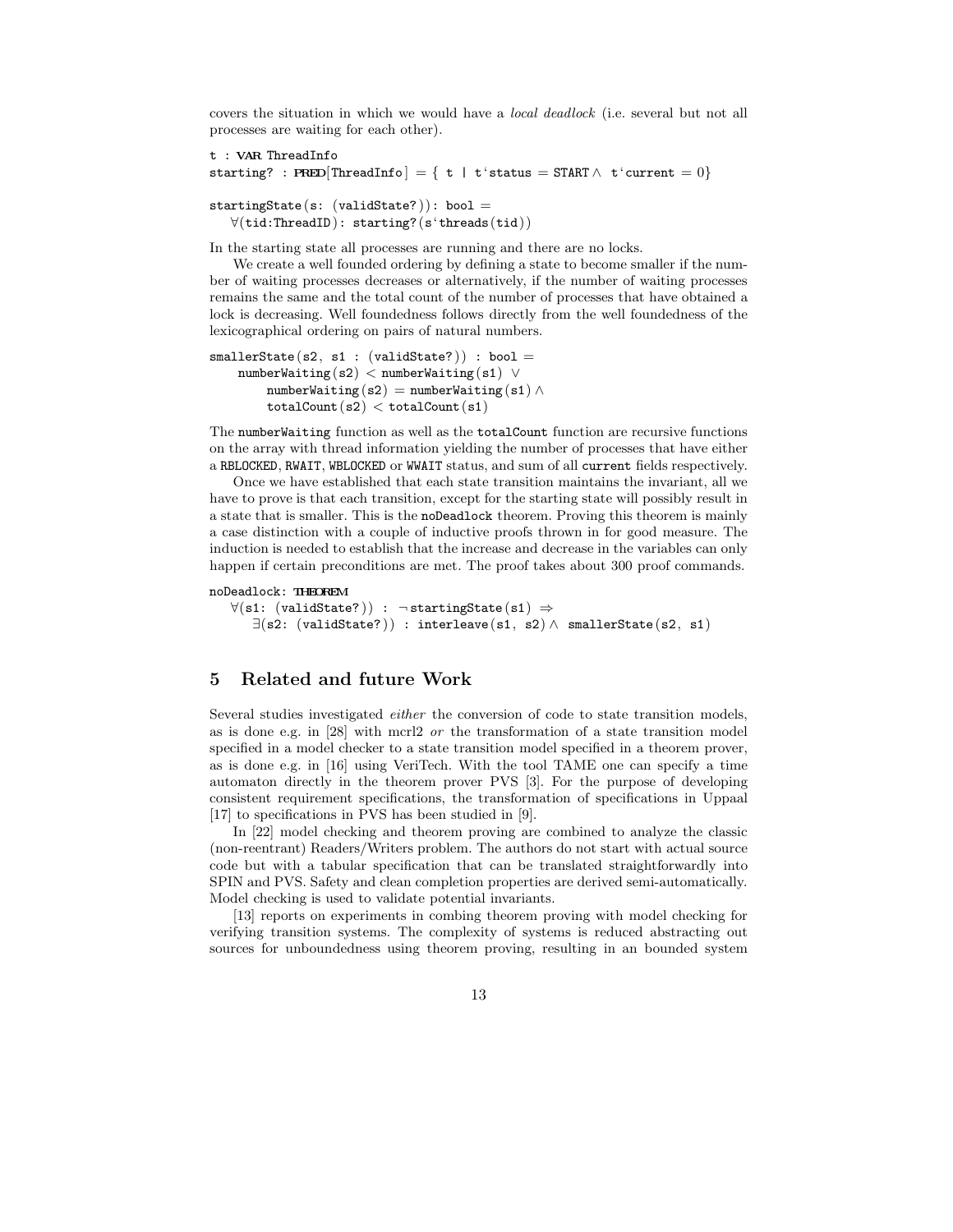suited for being model checked. One of the main difficulties is that formal proof techniques are usually not scalable to real sized systems without an extra effort to abstract the system manually to a suitable model.

The verification framework SAL (See [25]) combines different analysis tools and techniques for analyzing transition systems. Besides model checking and theorem proving it provides program slicing, abstraction and invariant generation.

In [12] part of an aircraft control system is analyzed, using a theorem prover. This experiment was previously performed on a single configuration with a model checker. A technique called *feature-based decomposition* is proposed to determine inductive invariants. It appears that this approach admits incremental extension of an initially simple base model making it better scalable than traditional techniques.

Java Pathfinder (JPF) [29] operates directly on Java making a transformation of source code superfluous. However, this tool works on a complete program, such that it is much more difficult to create abstractions. The extension of JPF with symbolic execution as discussed by [1] might be a solution to this problem.

An alternative for JPF is Bandera [7], which translates Java programs to the input languages of SMV and SPIN. Like in JPF, it is difficult to analyse separate pieces of code in Bandera. There is an interesting connection between Bandera and PVS. To express that properties do not depend on specific values, Bandera provides a dedicated language for specifying abstractions, i.e. concrete values are automatically replaced by abstract values, thus reducing the state space. The introduction of these abstract values may lead to prove obligations which can be expressed and proven in PVS.

In [24] a model checking method is given which uses an extension of JML [18] to check properties of multi-threaded Java programs.

With Zing [2] on the one hand models can be created from source code and on the other hand executable versions of the transition relation of a model can be generated from the model. This has been used successfully by Microsoft to model check parts of their concurrency libraries.

### Future work

The methodology used (creating in a structured way a model close to the code, model checking it first and proving it afterwards) proved to be very valuable. We found a bug, improved the code, extended the capabilities of the code and proved it correct. One can say that the model checker was used to develop the formal model which was proven with the theorem prover. This decreased significantly the time investment of the use of a theorem prover to enhance reliability. However, every model was created manually. We identified several opportunities for tool support and further research.

- Model checked related to source code Tool support could be helpful here: not only to 'translate' the code from the source language to the model checker's language. It could also be used to record the abstractions that are made. In this case that were: basic locks  $\rightarrow$  lock process model, hash tables  $\rightarrow$  arrays, threads  $\rightarrow$ processes and some name changes. A tool that recorded these abstractions, could assist in creating trusted source code from the model checked model.
- Model checked related to model proven It would be interesting to prove that the model in the theorem prover is equivalent with the model checked. Interesting methods to do this would be using a semantic compiler, as was done in the European Robin project [27], or employing a specially designed formal library for models created with a model checker, like e.g. TAME [3].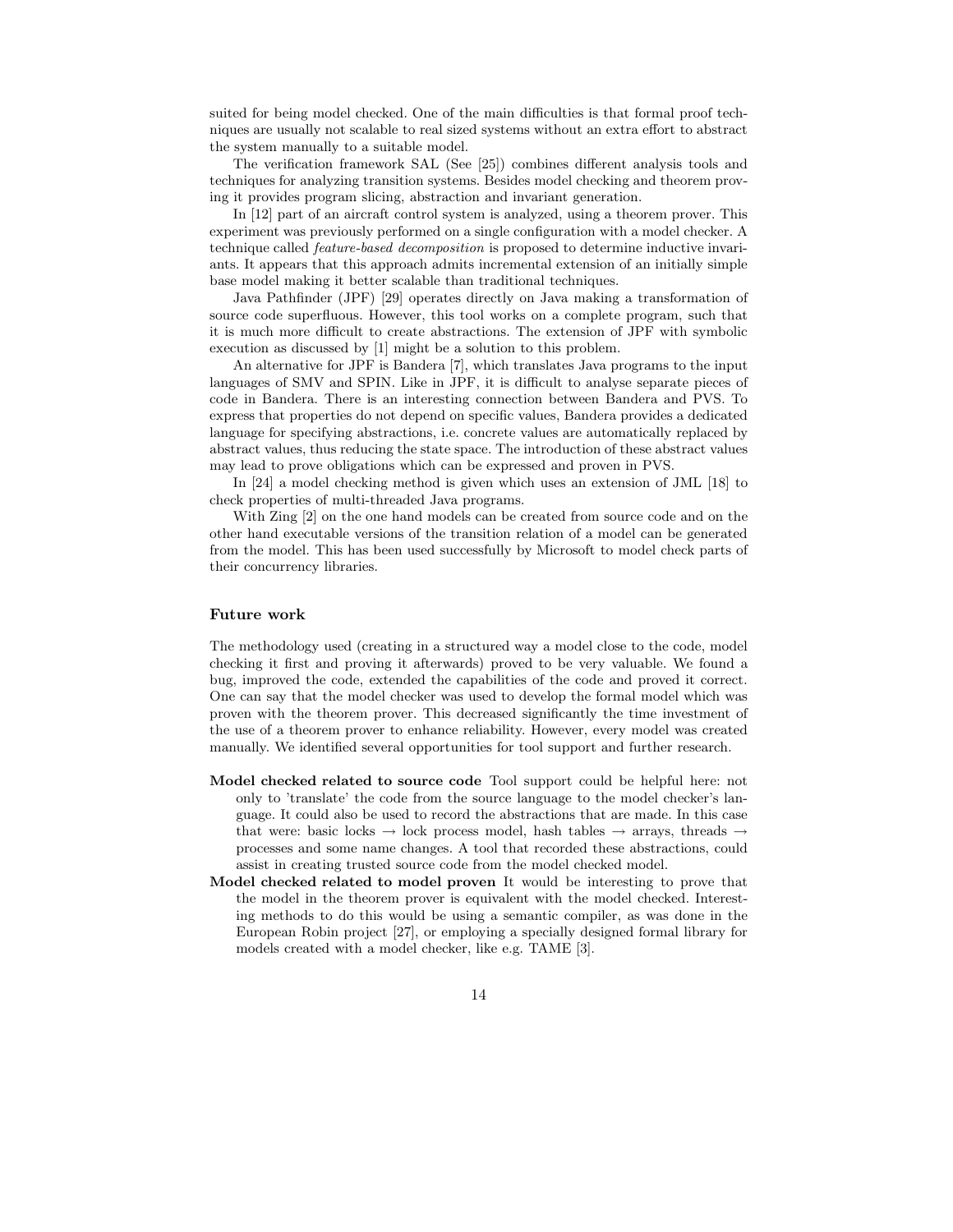Model proven related to source code Another interesting future research option is to investigate generating code from the fully proven model. This could be code generated from code-carrying theories [15] or it could be proof-carrying code through the use of refinement techniques [4].

## 6 Concluding remarks

We have investigated Trolltech's widely used industrial implementation of the reentrant readers-writers problem. Model checking revealed an error in the implementation. Trolltech was informed about the bug. Recently, Trolltech released a new version of the thread library (version 4.4) in which the error was repaired. However, the new version of the Qt library is still only weakly reentrant, not admitting threads that have write access to do a read lock. This limitation unnecessarily hampers modular programming.

The improved Readers-Writers model described in this paper is *deadlock free* and *strongly reentrant*. The model was first developed and checked for a limited number of processes using a model checker. Then, the properties were proven for any number of processes using a theorem prover.

#### Acknowledgements

We would like to thank both Erik Poll and the anonymous referees of an earlier version of this paper for their useful comments improving the presentation of this work.

## References

- 1. S. Anand, C. S. Pasareanu, and W. Visser. Jpf-se: A symbolic execution extension to java pathfinder. In O. Grumberg and M. Huth, editors, *TACAS*, volume 4424 of *Lecture Notes in Computer Science*, pages 134–138. Springer, 2007.
- 2. T. Andrews, S. Qadeer, S. K. Rajamani, J. Rehof, and Y. Xie. Zing: A model checker for concurrent software. In R. Alur and D. Peled, editors, *CAV*, volume 3114 of *Lecture Notes in Computer Science*, pages 484–487. Springer, 2004.
- 3. M. Archer, C. Heitmeyer, and S. Sims. TAME: A PVS interface to simplify proofs for automata models. In *User Interfaces for Theorem Provers*, Eindhoven, The Netherlands, 1998.
- 4. M. A. Barbosa. A refinement calculus for software components and architectures. *SIGSOFT Softw. Eng. Notes*, 30(5):377–380, 2005.
- 5. Y. Bertot and P. Castéran. *Interactive Theorem Proving and Program Development. Coq'Art: The Calculus of Inductive Constructions*. Texts in Theoretical Computer Science. Springer Verlag, 2004.
- 6. E. M. Clarke, E. A. Emerson, and A. P. Sistla. Automatic verification of finite state concurrent systems using temporal logic specifications: A practical approach. In *POPL*, pages 117–126, 1983.
- 7. J. C. Corbett, M. B. Dwyer, J. Hatcliff, S. Laubach, C. S. Pasareanu, Robby, and H. Zheng. Bandera: extracting finite-state models from java source code. In *Software Engineering, 2000. Proceedings of the 2000 International Conference on*, pages 439–448, 2000.
- 8. P. J. Courtois, F. Heymans, and D. L. Parnas. Concurrent control with "readers" and "writers". *Commun. ACM*, 14(10):667–668, 1971.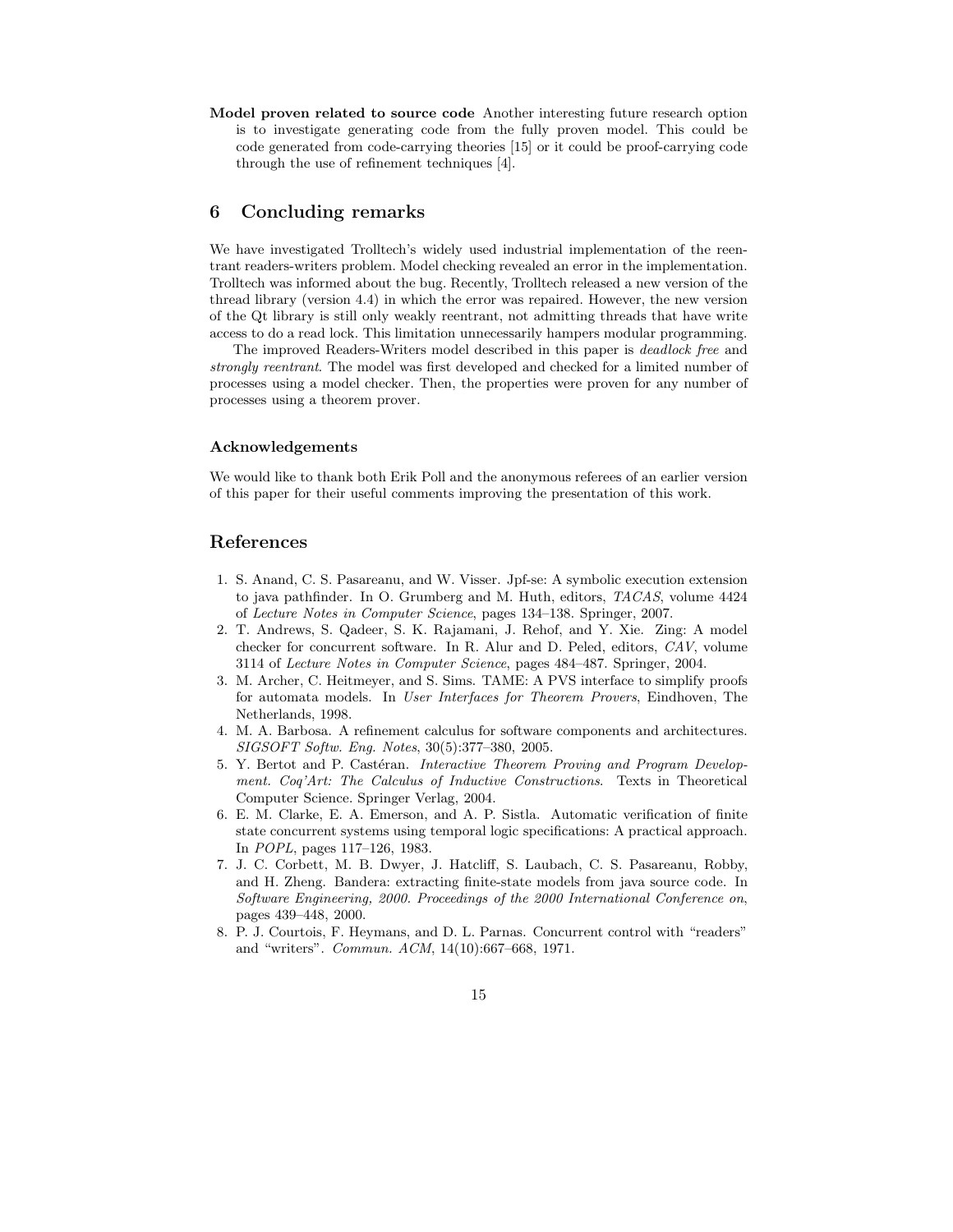- 9. A. de Groot. *Practical Automaton Proofs in PVS*. PhD thesis, Radboud University Nijmegen, 2008.
- 10. B. Goetz, T. Peierls, J. Bloch, J. Bowbeer, D. Holmes, and D. Lea. *Java Concurrency in Practice*. Addison Wesley Professional, 2006.
- 11. J. F. Groote, A. H. J. Mathijssen, M. A. Reniers, Y. S. Usenko, and M. J. van Weerdenburg. The formal specification language mCRL2. In *Proc. Methods for Modelling Software Systems*, number 06351 in Dagstuhl Seminar Proceedings, 2007.
- 12. V. Ha, M. Rangarajan, D. Cofer, H. Rues, and B. Dutertre. Feature-based decomposition of inductive proofs applied to real-time avionics software: An experience report. In *ICSE '04: Proceedings of the 26th International Conference on Software Engineering*, pages 304–313, Washington, DC, USA, 2004. IEEE Computer Society.
- 13. K. Havelund and N. Shankar. Experiments in Theorem Proving and Model Checking for Protocol Verification. In M.-C. Gaudel and J. Woodcock, editors, *FME'96: Industrial Benefit and Advances in Formal Methods*, pages 662–681. Springer-Verlag, 1996.
- 14. G. J. Holzmann. The model checker SPIN. *IEEE Transactions on Software Engineering*, 23(5):279–295, May 1997.
- 15. B. Jacobs, S. Smetsers, and R. Wichers Schreur. Code-carrying theories. *Formal Asp. Comput.*, 19(2):191–203, 2007.
- 16. S. Katz. Faithful translations among models and specifications. In *FME '01: Proceedings of the International Symposium of Formal Methods Europe on Formal Methods for Increasing Software Productivity*, pages 419–434, London, UK, 2001. Springer-Verlag.
- 17. K. G. Larsen, P. Pettersson, and W. Yi. UPPAAL in a nutshell. *International Journal on Software Tools for Technology Transfer*, 1(1-2):134–152, 1997.
- 18. G. T. Leavens, J. R. Kiniry, and E. Poll. A jml tutorial: Modular specification and verification of functional behavior for java. In W. Damm and H. Hermanns, editors, *CAV*, volume 4590 of *Lecture Notes in Computer Science*, page 37. Springer, 2007.
- 19. K. L. McMillan. The SMV System. 1998-2001. Carnegie Mellon University, www.cs.cmu.edu/ modelcheck/smv.html.
- 20. T. Nipkow, L. C. Paulson, and M. Wenzel. *Isabelle/HOL A Proof Assistant for Higher-Order Logic*, volume 2283 of *LNCS*. Springer, 2002.
- 21. S. Owre, J. M. Rushby, , and N. Shankar. PVS: A prototype verification system. In D. Kapur, editor, *11th International Conference on Automated Deduction (CADE)*, volume 607 of *Lecture Notes in Artificial Intelligence*, pages 748–752, Saratoga, NY, jun 1992. Springer-Verlag.
- 22. V. Pantelic, X.-H. Jin, M. Lawford, and D. L. Parnas. Inspection of concurrent systems: Combining tables, theorem proving and model checking. In H. R. Arabnia and H. Reza, editors, *Software Engineering Research and Practice*, pages 629–635. CSREA Press, 2006.
- 23. J.-P. Queille and J. Sifakis. Specification and verification of concurrent systems in cesar. In M. Dezani-Ciancaglini and U. Montanari, editors, *Symposium on Programming*, volume 137 of *Lecture Notes in Computer Science*, pages 337–351. Springer, 1982.
- 24. Robby, E. Rodríguez, M. B. Dwyer, and J. Hatcliff. Checking jml specifications using an extensible software model checking framework. *STTT*, 8(3):280–299, 2006.
- 25. N. Shankar. Combining theorem proving and model checking through symbolic analysis. In C. Palamidessi, editor, *CONCUR*, volume 1877 of *Lecture Notes in Computer Science*, pages 1–16. Springer, 2000.
- 26. H. Sutter. The free lunch is over: A fundamental turn toward concurrency in software. *Dr. Dobb's Journal*, 30(3), March 2005.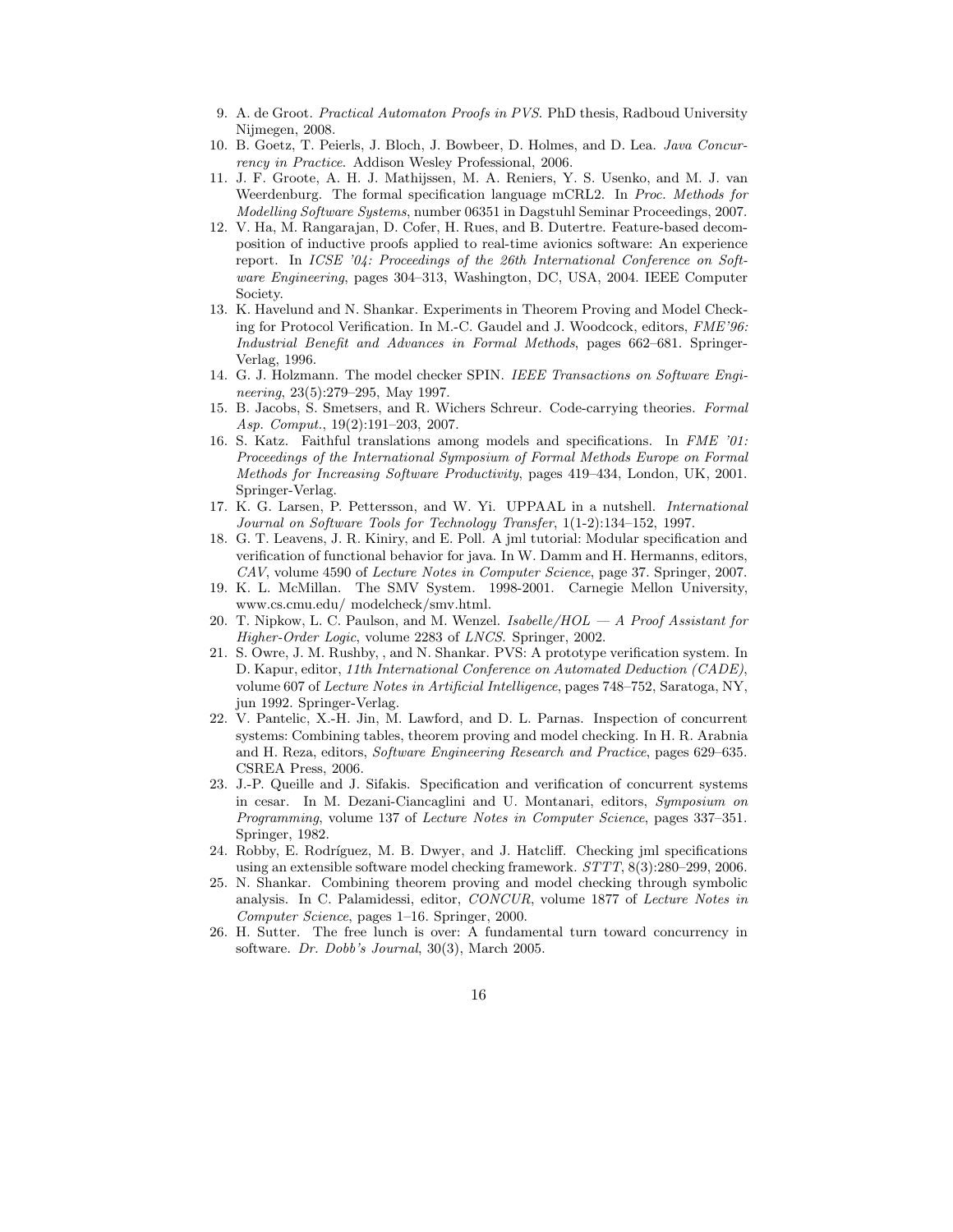- 27. H. Tews, T. Weber, M. Völp, E. Poll, M. v. Eekelen, and P. v. Rossum. Nova Micro–Hypervisor Verification. Technical Report ICIS–R08012, Radboud University Nijmegen, May 2008. Robin deliverable D13.
- 28. M. van Eekelen, S. ten Hoedt, R. Schreurs, and Y. S. Usenko. Analysis of a session-layer protocol in mcrl2. verification of a real-life industrial implementation. In P. Merino and S. Leue, editors, *Proc. 12th Int'l Workshop on Formal Methods for Industrial Critical Systems (FMICS 2007)*, volume 4916 of *Lecture Notes Computer Science*, pages 182–199. Springer, 2008.
- 29. W. Visser, K. Havelund, G. P. Brat, S. Park, and F. Lerda. Model checking programs. *Autom. Softw. Eng.*, 10(2):203–232, 2003.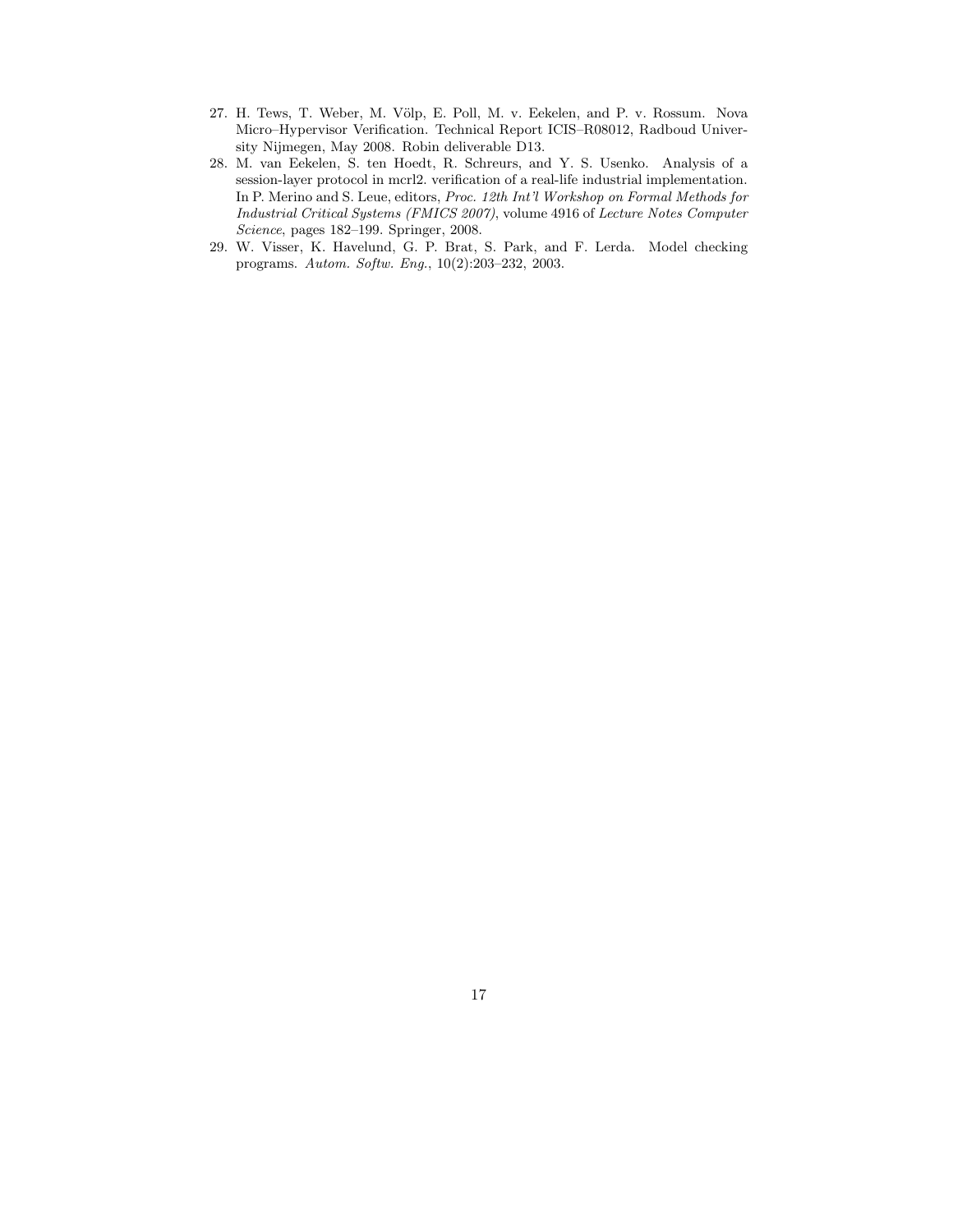# Appendix

# A Complete revised code

```
struct QReadWriteLockPrivate
{
    QMutex mutex;
    QWaitCondition readerWait, writerWait;
    int numberOfThreads, waitingReaders, waitingWriters;
    Qt::HANDLE currentWriter;
    QHash<Qt::HANDLE, int> currentReaders;
}
void QReadWriteLock::lockForRead()
{
    QMutexLocker lock(&d->mutex);
    Qt::HANDLE self = QThread::currentThreadId();
    QHash<Qt::HANDLE, int>::iterator it = d->currentReaders.find(self);
    if (it != d->currentReaders.end()) {
         ++it.value();
        Q_ASSERT_X(d->numberOfThreads > 0, "QReadWriteLock::lockForRead()",
                    "Overflow in numberOfThreads counter");
       return;
   }
    while (d->currentWriter != 0 || d->waitingWriters > 0) {
       ++d->waitingReaders;
       d->readerWait.wait(&d->mutex);
       --d->waitingReaders;
    }
    d->currentReaders.insert(self, 1);
    ++d->numberOfThreads;
    Q_ASSERT_X(d->numberOfThreads> 0, "QReadWriteLock::lockForRead()",
            "Overflow in numberOfThreads counter");
}
void QReadWriteLock::lockForWrite()
{
    QMutexLocker lock(&d->mutex);
    Qt::HANDLE self = QThread::currentThreadId();
    QHash<Qt::HANDLE, int>::iterator it = d->currentReaders.find(self);
    if (d->currentWriter == self && it != d->currentReaders.end()) {
       ++it.value();
       Q_ASSERT_X(d->numberOfThreads > 0, "QReadWriteLock::lockForWrite()",
                   "Overflow in lock counter");
       return;
```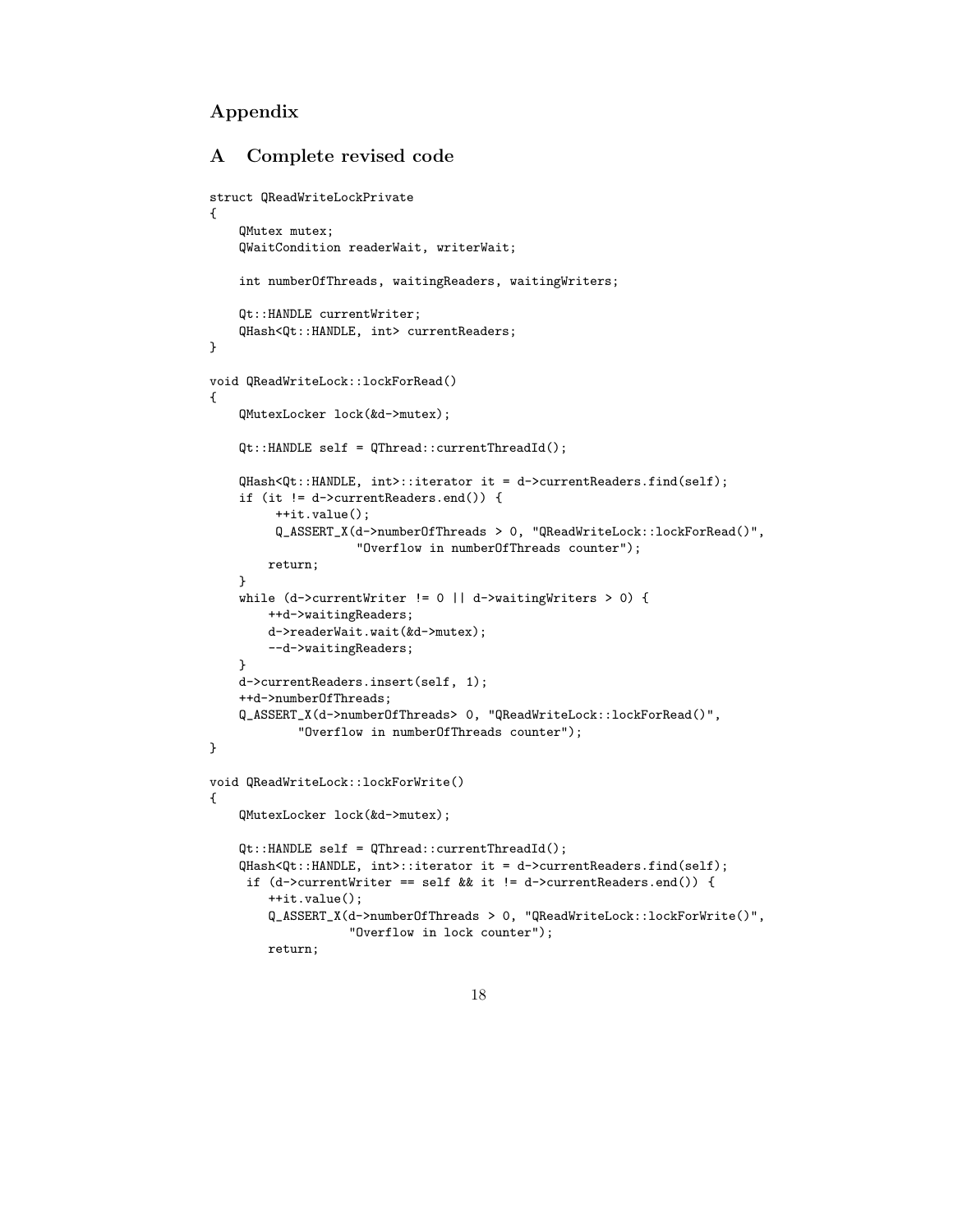```
}
    while (d->numberOfThreads != 0) {
        ++d->waitingWriters;
        d->writerWait.wait(&d->mutex);
        --d->waitingWriters;
    }
    d->currentWriter = self;
    d->numberOfThreads++;
    d->currentReaders.insert(self, 1);
    Q_ASSERT_X(d->numberOfThreads > 0, "QReadWriteLock::lockForWrite()",
        "Overflow in numberOfThreads counter");
}
void QReadWriteLock::unlock()
{
    QMutexLocker lock(&d->mutex);
    Q_ASSERT_X(d->numberOfThreads != 0, "QReadWriteLock::unlock()",
        "Cannot unlock an unlocked lock");
    Qt::HANDLE self = QThread::currentThreadId();
    QHash<Qt::HANDLE, int>::iterator it = d->currentReaders.find(self);
    if (it != d->currentReaders.end()) {
           if (--it.value() \le 0) {
               d->currentReaders.erase(it);
           d->currentWriter = 0;
           d->numberOfThreads--;
               if (d->waitingWriters) {
                   d->writerWait.wakeOne();
               } else if (d->waitingReaders) {
                   d->readerWait.wakeAll();
               }
          }
   }
}
```